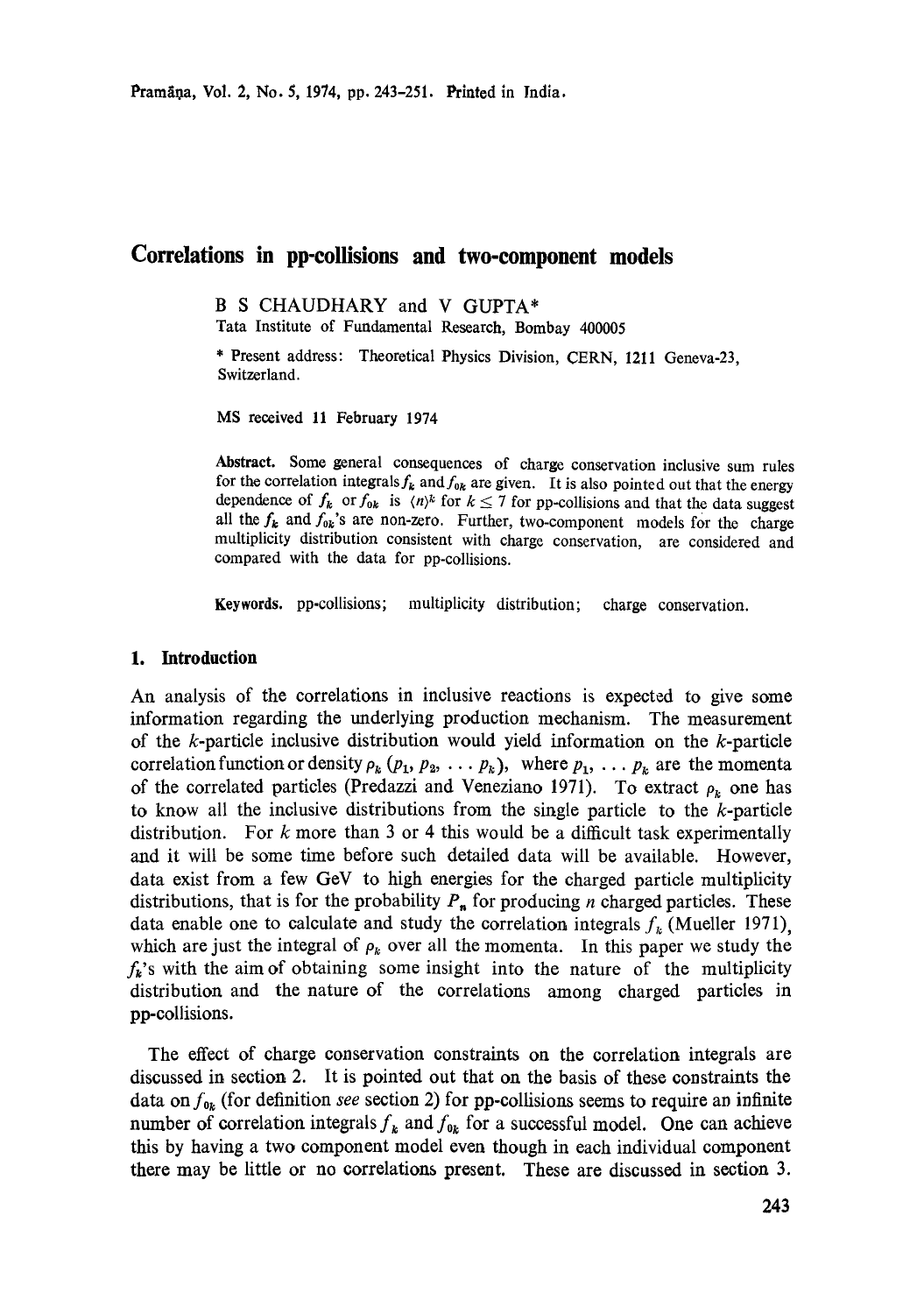The expressions for the charged multiplicity, *i.e.*  $P_n$  are given for the two simplest models, consistent with charge conservation constraints. The last section gives the results of the confrontation of these models with data from 50 GeV/c to 405  $GeV/c$  for pp-collisions together with our conclusions.

### **2. Some consequences of charge conservation**

In defining the correlation integral  $f<sub>k</sub>$ , for k charged particles, one does not distinguish between positively and negatively charged particles. Thus, the total charge  $Q_T$  of the correlated particles can be between 0 or 1 to k, assuming each particle carries only one unit of charge. One can separate the contribution to  $f_{k}$ , for a given total charge  $Q_{\tau}$  of the correlated particles, by defining  $f_{ab}$  as the correlation integral for 'a' positively and 'b' negatively charged particles. Then, for  $k=a+b$ , one has

$$
f_k = \sum_{a=0}^k \frac{k!}{a! \, b!} f_{ab} \tag{1}
$$

It is of great interest to find out the relative contributions of the various  $f_{ab}$  to  $f_{ab}$ as this may give us a physical basis for approximation and construction of models for the charged multiplicity distribution.

In studying correlations one has to take into account the copstraints due to the conservation of energy-momentum, charge, strangeness, etc. These conservation constraints have been expressed as inclusive cross-section sum rules by many authors *[See Gupta (1972 a, b and c)* for reference to earlier work]. For the study of correlations in general and for the  $f_{ab}$  in particular the charge conservation sum rules are of prime importance and have been exploited to some extent earlier (Gupta 1972 b and c; Brown 1972). In terms of the  $f_{ab}$  these sum rules can be written (for particles carrying one unit of charge) as

$$
(a-b)f_{a\mathbf{b}}+f_{(a+1)\mathbf{b}}-f_{a(b+1)}=0, \qquad a+b\geqslant 1 \qquad (2 \; a)
$$

$$
Q_{\rm in} = f_{10} - f_{01} \tag{2 b}
$$

where  $Q_{in}$  is the total charge of the two incoming particles. For example,  $Q_{in} = 2$ for pp-collisions and  $Q_{\text{in}} = 0$  for  $\pi$ -p collisions. Now  $f_{10}$  and  $f_{01}$  are the average multiplicities of only the positively and negatively charged particles respectively, so that the total average charged multiplicity

$$
\langle n \rangle = f_1 = f_{10} + f_{01} \tag{3}
$$

An immediate consequence of equation (2) is that

$$
f_{k0} - f_{0k} = (-1)^{k-1} (k-1) \, ! \, Q_{in} \tag{4}
$$

$$
f_{ab} = f_{ba}, \qquad a, b \geqslant 1 \tag{5}
$$

The result of equation (4) implies that the difference  $f_{k0} - f_{0k}$  is known and is energy independent so that the energy dependence of  $f_{k0}$  and  $f_{0k}$  is exactly the same except for a constant determined by  $Q_{in}$ . Further,  $f_{k0}-f_{0k}$  is same for different incoming particles as long as  $Q_{\text{in}}$  is the same, for example for K+p and pp-collisions.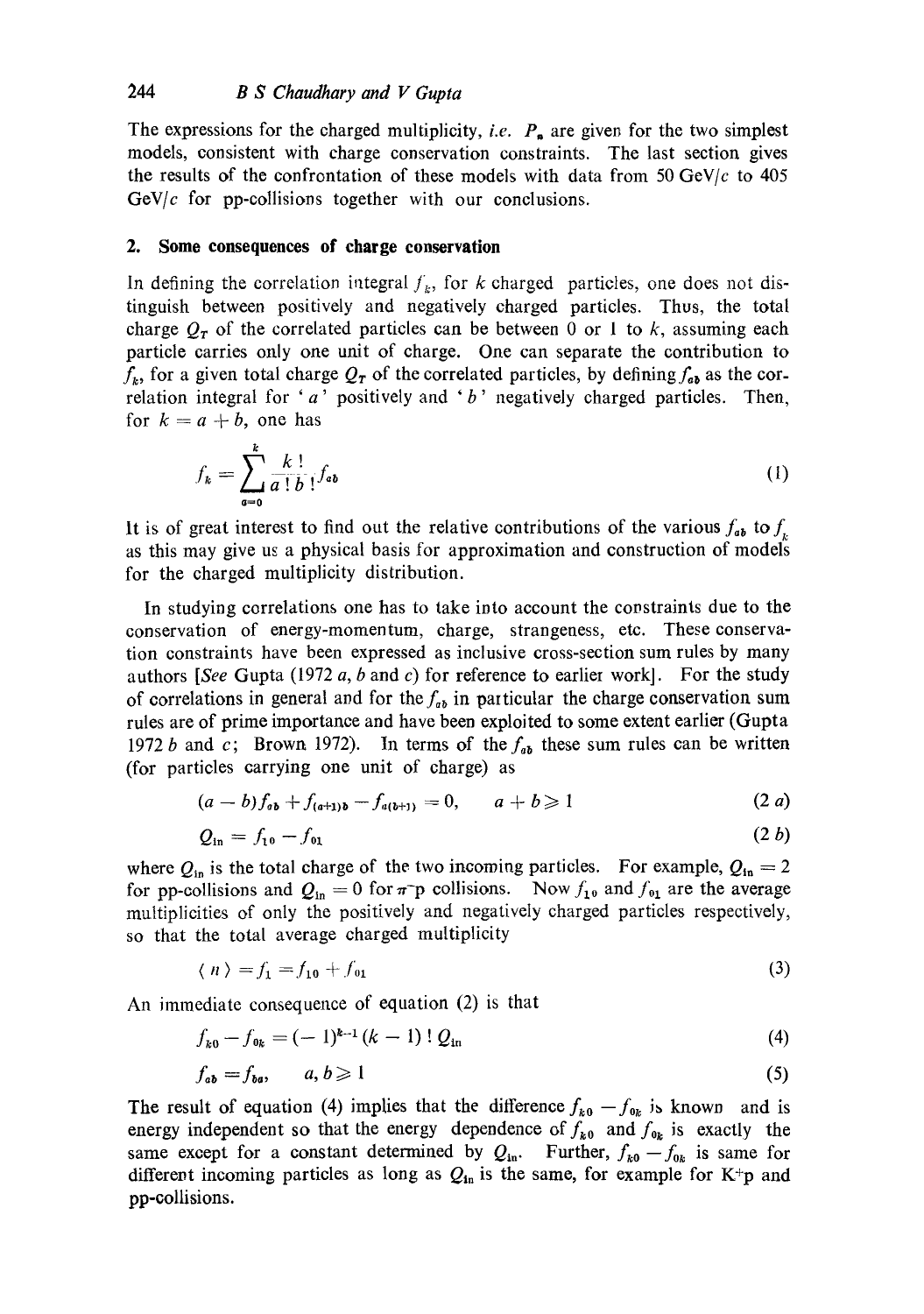| $P_{\text{LAP}}$<br>(GeV/c) | 19                        | 50                                       | 69                                       | 102                                      | 205                                              | 303                         | 405                                                 |
|-----------------------------|---------------------------|------------------------------------------|------------------------------------------|------------------------------------------|--------------------------------------------------|-----------------------------|-----------------------------------------------------|
| $f_{o_1}$                   | 1.01<br>$\cdot$ 01<br>$+$ | $1 \cdot 74$<br>$\pm$ 05                 | 1.91<br>$\pm$ 06                         | 2.16<br>$\pm$ .03                        | 2.82<br>$\pm$ 08                                 | 3.43<br>$\pm$ 08            | 3.49<br>$\pm$ 07                                    |
| $f_{02}$                    | 0.24                      | $-0.09$                                  | 0.07                                     | 0.28                                     | 0.94                                             | 1.37                        | $2 \cdot 14$                                        |
|                             | $\pm$ 01                  | $\pm$ 09                                 | $\pm$ .10                                | $\pm$ 07                                 | $\pm$ .21                                        | $\pm$ .25                   | $\pm$ 23                                            |
| $f_{03}$                    | 0.21                      | $-0.10$                                  | $-0.36$                                  | $-0.50$                                  | $-1.21$                                          | $-0.43$                     | 0.20                                                |
|                             | $\pm$ 02                  | $\pm$ .17                                | $\pm$ .19                                | $\pm$ .16                                | $\pm$ .45                                        | $\pm$ .73                   | $\pm$ 87                                            |
| $f_{04}$                    | $-0.30$                   | 0.03                                     | $-0.29$                                  | $-0.01$                                  | $-1.56$                                          | $-4.37$                     | 0.71                                                |
|                             | $\pm$ 04                  | $\pm$ 34                                 | $\pm$ .39                                | $\pm$ .36                                | $\pm$ .96                                        | $\pm$ 2.3                   | $\pm$ 4.2                                           |
| $f_{05}$                    | 0.60                      | 0.32                                     | 2.54                                     | 1.88                                     | 6.08                                             | 2.96                        | 3.79                                                |
|                             | $\pm$ 11                  | $\pm$ 0.84                               | $\pm$ 1.0                                | $\pm$ 1.1                                | $\pm$ 4.6                                        | $\pm 11$ <sup>.</sup> 0     | $\pm$ 17.0                                          |
| $f_{06}$                    | $-1.42$                   | $-1.99$                                  | $-5.28$                                  | $-7.38$                                  | 3.99                                             | $-0.54$                     | $-82$                                               |
|                             | $+$ 32                    | $\pm$ 2.4                                | $\pm$ 3.5                                | $\pm$ 4.6                                | $\pm 20~0$                                       | $\pm 62.0$                  | $\pm 107$                                           |
| $f_{01}$                    | $-292$<br>$+32.0$         | $(-2.71)$<br>$\pm$ .42)<br>$\times 10^4$ | $(-6.13)$<br>$\pm$ .95)<br>$\times 10^4$ | $(-1.64)$<br>$\pm$ ·16)<br>$\times 10^5$ | $(-1.26 \t(-4.87$<br>$\pm$ (18)<br>$\times 10^6$ | $\pm$ .67)<br>$\times 10^6$ | $(-6.40$<br>$\pm$ . 76)<br>$\times$ 10 <sup>6</sup> |

Table 1. Correlation integrals for negative particles only. For reference to data from 50 to 400 GeV/c see table 2. Note the revised data for  $102 \text{ GeV}/c$  have been used. The data for 19 GeV/c have been taken from Boggild *et al* (1971).

Using the constraints of equation (2) one can see that for a given  $k = a + b$ only one of the  $(k + 1)f_{ab}$ 's is independent. Thus using equations (1) and (2) one can solve for all the  $f_{a\overline{b}}$ 's for  $k = a + b$  in terms of  $f_1, f_2, \ldots, f_k$ . For  $k = 2$ and  $k = 3$  one obtains

$$
2f_{11} = \frac{1}{2}(f_2 + f_1) \tag{6 a}
$$

$$
f_{20} + f_{02} = \frac{1}{2}(f_2 - f_1) \tag{6 b}
$$

and

$$
8f_{12} = f_3 + (f_2 - f_1) \tag{7 a}
$$

$$
4(f_{30} + f_{03}) = f_3 - 3(f_2 - f_1) \tag{7 b}
$$

Intuitively one may feel that correlations with large total charge  $Q_T$  may be unimportant compared to those with small total charge and give a physical basis for approximation, *e.g.*  $f_{11} \gg f_{20} + f_{02}$ , etc. For example, one may assume that  $f_{k0} + f_{0k} = 0, k \ge m$  where  $m = 2, 3$ , etc. This would give a finite number of  $f_k$ 's with  $f_k = 0$ ,  $k \geqslant (m + 1)$ . However, using equation (4) one sees one would have an infinite number of  $f_{0k}$ 's. For  $k \ge m$  one has that  $f_{0k} = -\frac{1}{2}(-1)^{k-1} \times$  $(k - 1)!$   $Q_{\text{in}}$  and is energy independent. To see whether such approximations are feasible we study the  $f_{0k}$ 's. We have calculated the experimental values of  $f_{\alpha k}$  up to  $k = 7$  for pp-collisions at various energies. These are tabulated in table 1. Their values and signs do not show any simple pattern with increasing energy. We have looked at the energy dependence of these by plotting  $f_{0k}/(f_{01})^k$  ir figure 1. Recall that  $f_{01} = \langle n_{-} \rangle$  where  $n_{-} = \frac{1}{2}(n-2)$  is the number of negatively charged particles produced. One notices that from 50 GeV/c upwards  $f_{0*}/(f_{0*})^k$  is essen-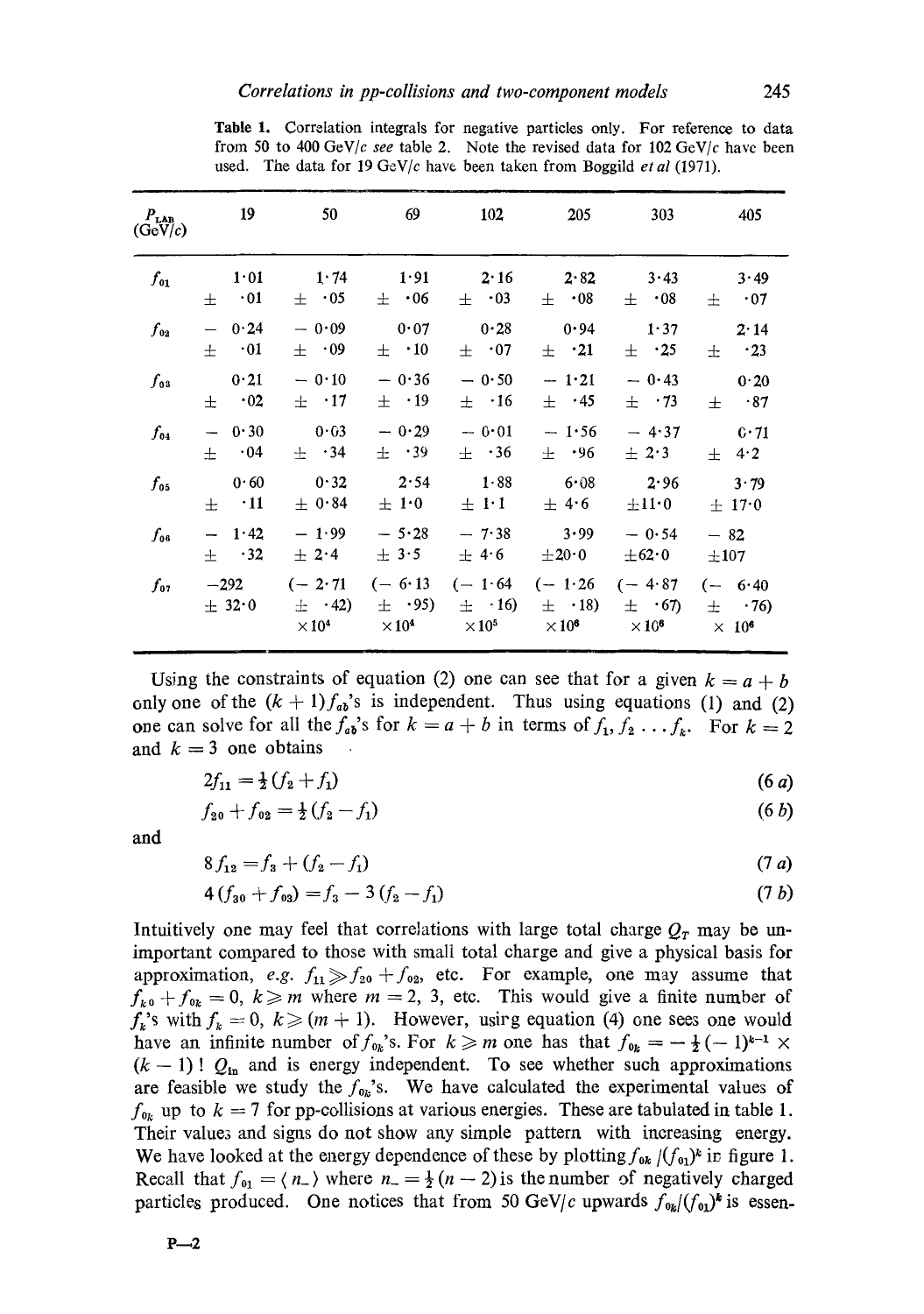

Figure 1. Energy dependence of  $f_{0k}/(n_-)^k$  for  $k = 2$  to 7.

tially constant within errors for  $k \geq 3$  while for  $k = 2$  constancy is achieved only above 200 GeV/c or so. Thus asymptotically it seems  $f_{0k}$  behave as  $\langle n_{-}\rangle^{\mathbf{k}}$ . This also tells us the energy dependence of  $f<sub>k</sub>$  because one can express it in terms of  $f_{0k}$ 's. One obtains, in general,

$$
f_k = (-1)^{k-1} (k-1) \, ! \, Q_{\text{in}} + \sum_{r=0}^{r_{\text{max}}} \frac{2^{k-2r} k \, !}{(k-2r) \, ! \, r \, !} f_{0(k-r)} \tag{8}
$$

where  $r_{\text{max}} = k/2$  for even k and is  $= \frac{1}{2} (k - 1)$  for odd k. From the above result for  $f_{0k}$  it follows that asymptotically the  $f_k \sim f_1^k = \langle n \rangle^k$  at least for  $k \leq 7$  for pp-collisions. We have also checked this directly from the data. It is dear [from equations like (6) and (7) for example] that if  $f_k \sim f_1^*$  then as a consequence of charge conservation all  $f_{ab}$ 's for  $k = a + b$  will increase as  $f_1^*$  with energy so that correlations with arbitrary amount of total charge  $Q_T$  will be important. This would imply that models based on uncorrelated production of simple resonances which subsequently decay into pions, etc., are unlikely to be successful.

We have seen that the approximation of keeping only a finite number of nonzero  $f_k$ 's is unlikely to work. Further the large negative value of  $f_{07}$  in table 1 would suggest that  $f_{0k}$  for  $k > 7$  are unlikely to be small. Thus it would seem that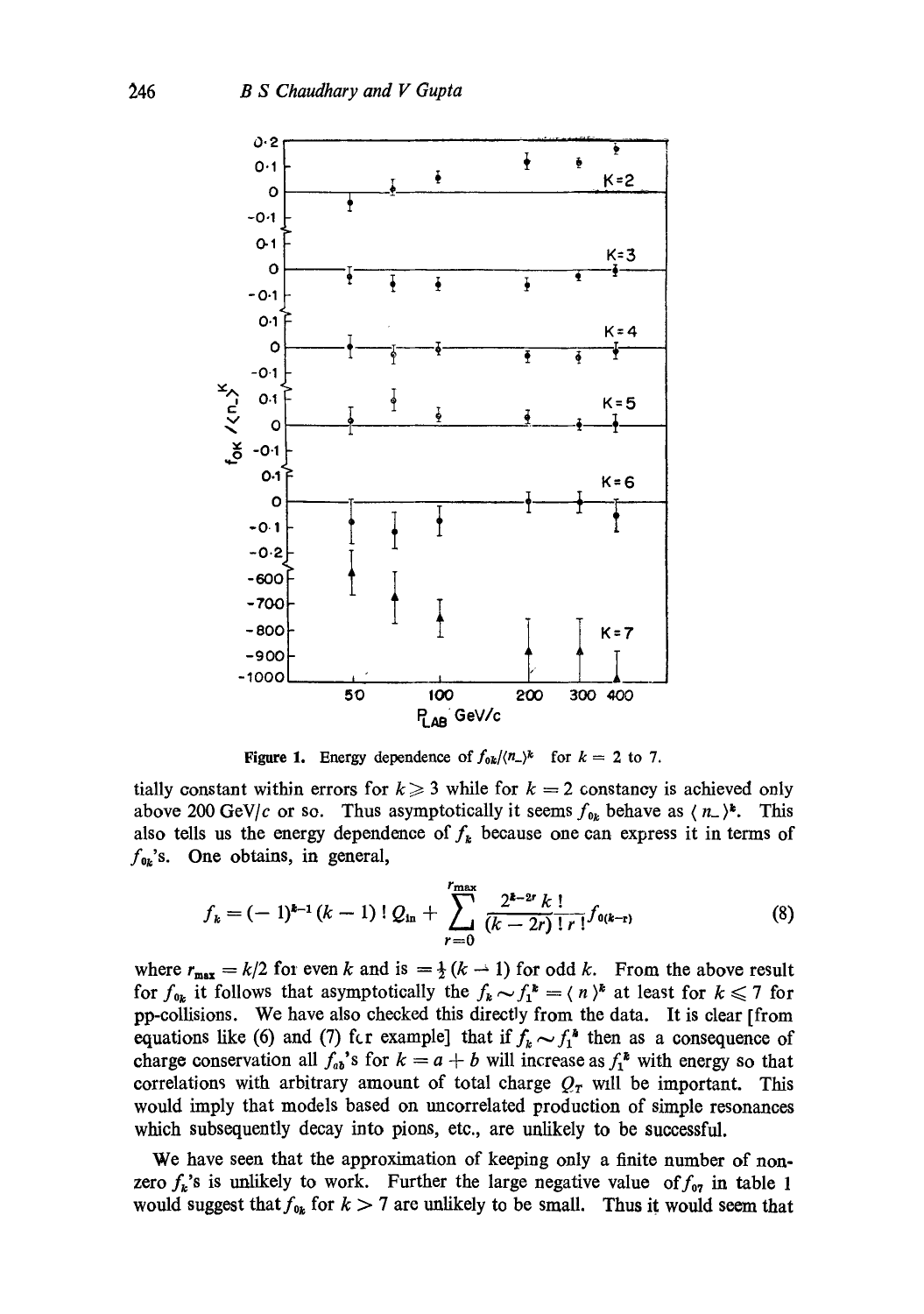a successful model for pp-collisions would have to have possibly an infinite number of nor-zero  $f_k$ 's and  $f_{\theta_k}$ 's. A simple way to achieve infinite number of non-zero correlation integrals both  $f_k$  and  $f_{0k}$ 's is to have a two cr more component model, in which each individual component has a simple physical picturization. We discuss the multiplicity distribution for two such models in the next section.

## **3. Models of charge multiplicity distribution**

In discussing the multiplicity distribution of charged particles it is convenient to consider the generating function  $G(h_+, h_-)$  where the variables  $h_+$  and  $h_-$  are the generators associated with the positively and negatively charged particles. Webber (1972) has shown that the generating function incorporating the chazge conservation constraints is given by

$$
G(h_+, h_-) = (1 + k_+)^{Q_{\text{in}}} \exp\left[\sum_{k=1}^{\infty} \frac{f_{o_k}}{k!} (h_+ + h_- + h_+ h_-)^k\right]
$$
(9)

where the correlation integral for k negatively charged particles  $f_{0<sub>k</sub>}$  have been taken to be independent. This form is only convenient for incident particles with  $Q_{\text{in}} \geq 0$  which is normally the case experimentally. The generating function for all charged particles (positive and negative) is obtained from equation (9) by putting  $h_+ = h_- = h$  and is

$$
G(h) = (1+h)^{Q_{\text{in}}} \exp\left[\sum_{k=1}^{f_{0k}} \frac{(h^2+2h)^k}{k!} \right]
$$
 (10)

The multiplicity distribution or the probability for producing *n* charged particles is then given by

$$
P_n = \frac{1}{n!} \left[ \frac{\mathrm{d}^n \ G\left(h\right)}{\mathrm{d}h^n} \right]_{h=-1} \tag{11}
$$

In terms of the correlation integrals  $f_k$ ,

$$
G(h) = \exp\left(\sum_{k=1}^{\infty} \frac{h^k}{k!} f_k\right)
$$
 (12)

This also serves to define the  $f_k$ 's. For  $Q_{1n} \geq 0$  the multiplicity distribution of negative particles only can be worked out from equation (9) by putting  $h_+ = 0$ and taking derivatives of G (0, h<sub>-</sub>) with respect to h<sub>-</sub>. Further the factor  $(1 + h_+)$ <sup>o</sup>in in equation (10) insures that  $P_n = 0$  for  $n < Q_{\text{in}}$ , e.g.  $P_0 = P_1 = 0$  for pp-collisions, as required by charge conservation.

It was suggested in section 2 that a successful model for pp-collisions would require an infinite number of non-zero  $f_k$  and  $f_{0k}$ . Two-component models provide a simple way to achieve this. The two components may correspond to two types of collisions (Nielsen and Olesen 1973, Harari and Rabinovici 1973, Van Hove 1973, Fialkowski and Mieltinen 1973) or both the componenL may be present in varying proportions in each event (Chaudhary *et al* 1974). We discuss here two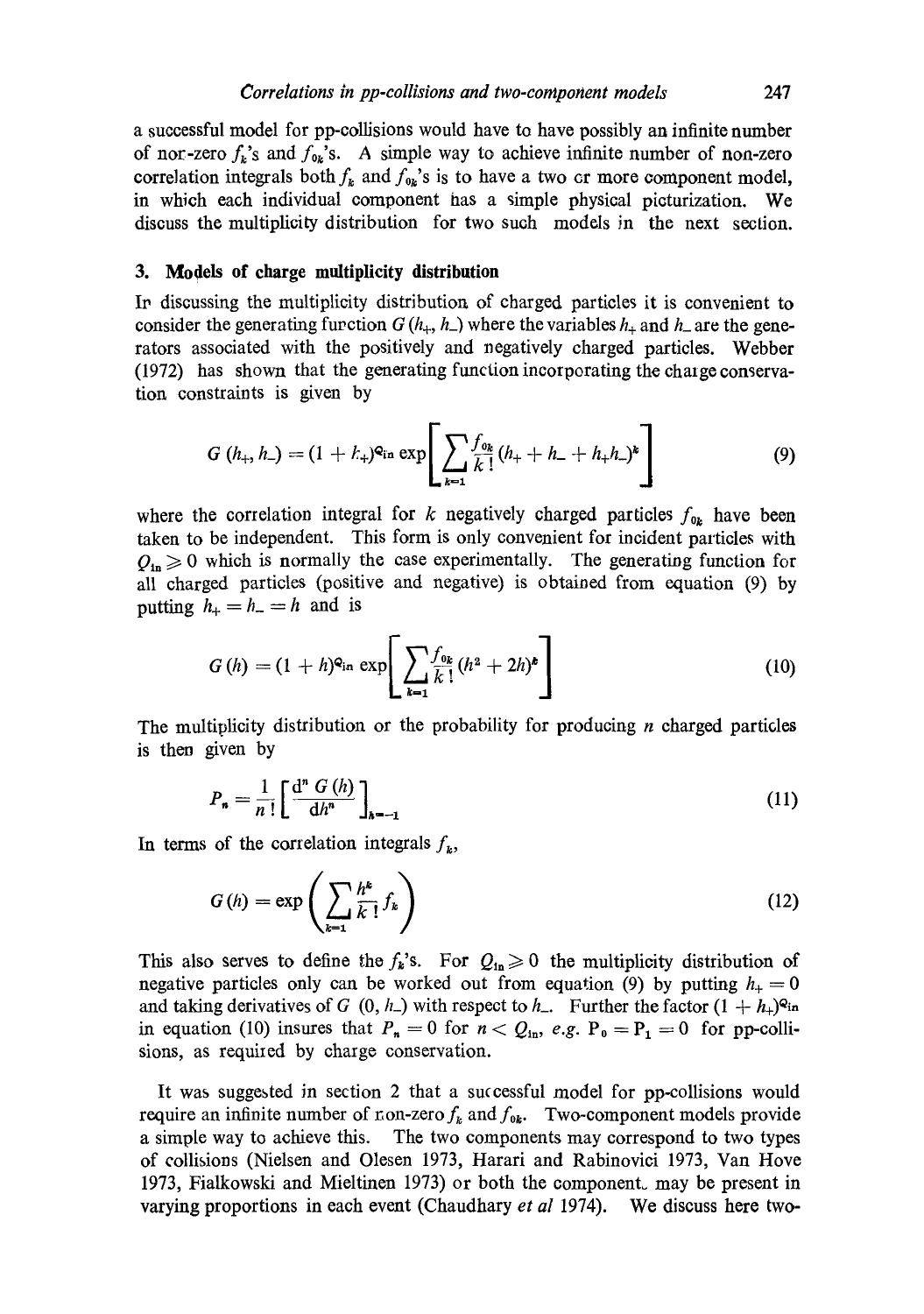component models in which two different types of collisions are envisaged. The two types of collisions are usually referred to as the diffractive and central *(i.e.* non-diffractive or pionization) components. In such a model the multiplicity distribution will have two parts with relative probabilities  $p$  and  $q$ . Since charge will be conserved in either type of collision or component separately the generating function can be written as

$$
G(h) = p (1 + h)^{Q_{\text{in}}} \exp \left[ \sum_{k} \frac{d_{0k} (h^{2} + 2h)^{k}}{k!} \right] + q \exp \left[ \sum_{k} \frac{C_{0k} (h^{2} + 2h)^{k}}{k!} \right] (1 + h)^{Q_{\text{in}}}, \quad p + q = 1 \quad (13)
$$

The  $d_{\theta_k}$  and  $C_{\theta_k}$  are the correlation integrals (corresponding to  $f_{\theta_k}$ ) for negative particles for the diffractive and central components respectively. Then, the total average number of charged particles

$$
\langle n \rangle = f_1 = Q_{\rm in} + 2 \left( p d_{\rm 01} + q C_{\rm 01} \right) \tag{14}
$$

where  $d_{01}$  and  $C_{01}$  are the average multiplicities of the negative particles in the diffractive and central components respectively. We now consider approximations to equation (13) for a general  $Q_{\text{in}} \geq 0$  and later confront them with experimental data in the case of pp-collisions.

Model I. The simplest approximation is to assume that  $d_{0k} = C_{0k} = 0, k \geq 2$ . This leads to the charge multiplicity distribution

$$
P_n = p \frac{e^{-d_{01}} (d_{01})^{n-}}{n-!} + q \frac{e^{-c_{01}} (C_{01})^{n-}}{n-!}
$$
 (15)

where  $n = \frac{1}{2}(n - Q_{\text{in}})$  is the number of negatively charged particles. This distribution depends on three parameters p,  $d_{01}$  and  $C_{01}$  which are to be determined at a given energy and has been considered with fair success, by Lach and Malamud (1973) and Rama Rao (1973), for pp-collisions. In this model each component is simple in that there are no correlations among the negative particles, though all the correlation integrals for all charged particles  $d_k$  and  $C_k$  in each component are non-zero. In fact  $d_1 = Q_{in} + 2d_{01}$ ,  $d_2 = -Q_{in} + 2d_{01}$  and  $d_k = (-1)^{k-1}$  $k - 1! Q_{\text{in}}$ ,  $k \geq 3$  with exactly the same relations for the  $C_k$ 's. Further the total correlation integrals for negative particles  $f_{\mathbf{0}_k}$  are proportional to  $(d_{\mathbf{0}_1}- C_{\mathbf{0}_1})^k$ and consequently  $f_k \propto (d_{01} - C_{01})^k$ , *i.e.*  $\langle n \rangle^k$  if the leading energy dependence of  $d_{01}$  and  $C_{01}$  is different.

MODEL II. The next simplest model consistent with charge conservation is characterized by  $d_{0k} = C_{0k} = 0, k \geq 3$  and gives

$$
P_n = p \exp(-d_{01} + \frac{1}{2} d_{02}) \sum_r \frac{(d_{01} - d_{02})^{n-2r}}{n-2r \, \text{if} \, 1} \left(\frac{d_{03}}{2}\right)^r + (p \to q, \ d_{0k} \to C_{0k}) \tag{16}
$$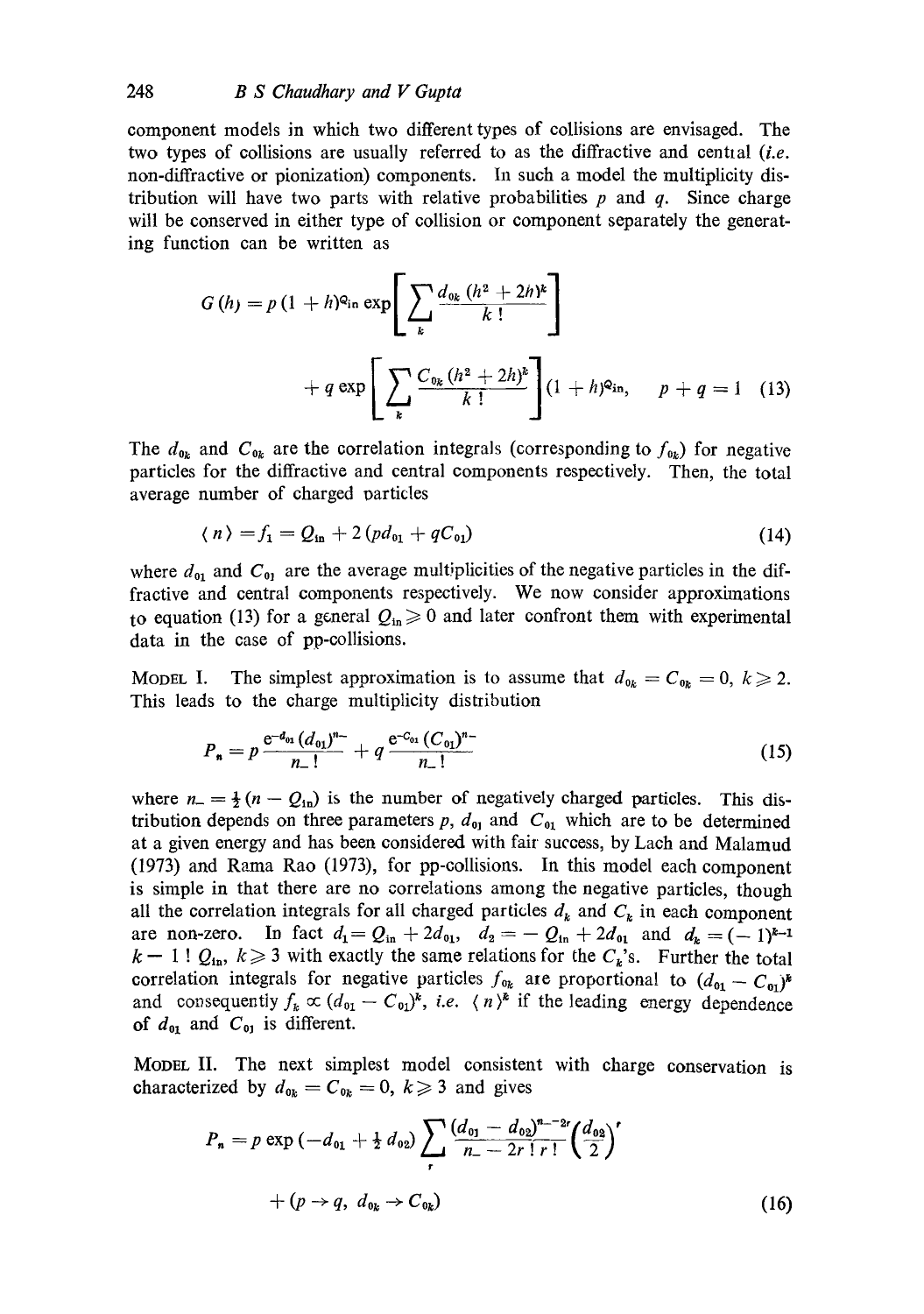where sum over r goes from  $r = 0, 1, 2, \ldots \frac{1}{2}n$  for even  $n_{-}$ , while it goes from  $r = 0, 1, 2, \ldots \frac{1}{2}(n-1)$  if  $n_{-}$  is odd. This distribution depends on five parameters p,  $d_{01}$ ,  $d_{02}$ ,  $C_{v1}$  and  $C_{v2}$ . However we feel this model may be more realistic in the sevse that it permits two negative particle correlations in each component.

The correlation integrals  $f_{0k}$  or  $f_k$  depend on  $d_{01}$ ,  $C_{01}$ , etc., through  $A_1 \equiv d_{01} - C_{01}$ and  $A_2 \equiv d_{02} - C_{02}$ . In fact one has

$$
f_{01} = pd_{01} + qC_{01},
$$
  
\n
$$
f_{02} = pd_{02} + qC_{02} + pqA_1^2,
$$
  
\n
$$
f_{03} = pq (q - p) A_1^3 + 3pqA_1A_2,
$$
  
\n
$$
f_{04} = pq (1 - 6pq) A_1^4 + 6pq (q - p) A_1^2A_2 + 3pqA_2^2, etc.
$$
\n(17)

The expressions for  $f_{0^k}$  for model I can be obtained by putting  $C_{0^2} = d_{0^2} = 0$ , *i.e.*  $A_2 = 0$  in the above. However, one notice, that for  $C_{02} = d_{02} \neq 0$  so that  $A_2 = 0$  both the models will give the same correlation integrals  $f_{0*}$  for  $k \ge 3$ though the  $P_n$ 's given by them will differ. So it is of interest tc. investigate model II with four parameters, *viz.*, p,  $d_{01}$ ,  $C_{01}$  and  $d_{02} = C_{02}$  and compare it with the results of model I. Another point of interest of model II is the energy dependence of  $f_{\theta k}$  as compared to model I. If  $C_{\theta 2}$  and  $d_{\theta 2}$  are small compared to  $C_{\theta 1}$  and  $d_{\theta 1}$ then the leading behaviour of  $f_{0k} \sim A_1^k$ , *i.e.*  $\langle n_- \rangle^k$  but if  $C_{02}$  or  $d_{02}$  asymptotically behaves as  $\langle n_{-}\rangle^2$  then all the terms in  $f_{0^*}$  go as  $\langle n_{-}\rangle^2$  and cancellations may make them small.

We confront the distribution of model II with pp-collision data from 50-400 GeV/ $c$  for the cases

(a) four parameters with  $C_{02} = 0$  but  $d_{02} \neq 0$ . The motivation for this choice is that in the central or pionization compenent the particles are expected to be produced statistically and so a Poisson would hopefully give a reasonable description of it.

(b) four parameters with  $A_2 = 0$  but  $d_{02} = C_{02} \neq 0$ .

(c) five parameters with  $d_{92}$ ,  $C_{92}$  and  $A_2$  non-zero. We will refer to the three cases as models  $\text{II } a$ ,  $\text{II } b$  and  $\text{II } c$  below.

#### **4. Results and conclusions**

In confronting a model with data it is best to fit directly the multiplicity distribution since a good fit to the  $P_n$ 's will guarantee that the moments and the correlation integrals will also agree with the data. We fit the expression for  $P_n$  for models I, II a, II b and II c with 3, 4, 4 and 5 free parameters respectively at each energy to obtain the best  $\chi^2$ -fit to data. For the case of model II one has to keep in mind the constraints  $d_{01}\geq d_{02}\geq 0$  and  $C_{01}\geq C_{02}\geq 0$  which are necessary to obtain positive probabilities for each component separately (Gupta and Singh 1973). We discuss the results for the varieus models individually below.

MODEL I. The three parameter fit given by this model is displayed in table 2. From 50 to 303 GeV/ $c$  we naturally reproduce the results of Lach and Malamud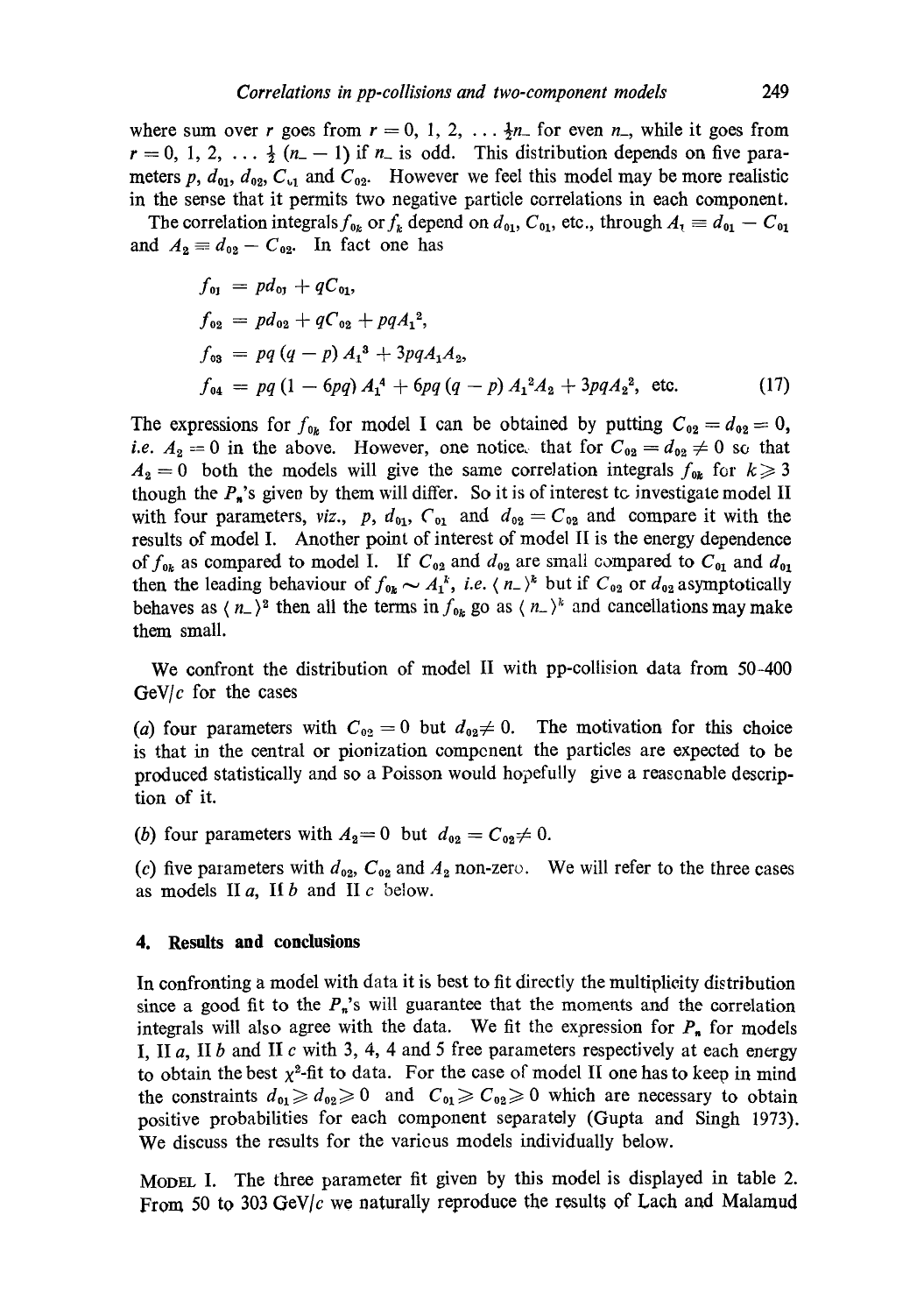| $P_{\text{tan}}$ (GeV/c) | $\boldsymbol{p}$ | $d_{01}$        | $C_{01}$      | $x^2$ /data points | Reference                |
|--------------------------|------------------|-----------------|---------------|--------------------|--------------------------|
| 50                       | 0                | 0               | $1.67 + 0.04$ | 9/8                | Ammosov et al<br>(1972)  |
| 69                       | $0.1 + 0.06$     | $0.81 + 0.34$   | $2.08 + 0.05$ | 10/9               | Ammosov et al<br>(1972)  |
| 102                      | $0.15 + 0.05$    | $0.82 + 0.25$   | $2.39 + 0.06$ | 5/10               | Bromberg et al<br>(1973) |
| 205                      | $0.29 + 0.06$    | $1.36 + 0.3$    | $3.46 + 0.12$ | 8/11               | Charlton et al<br>(1972) |
| 303                      | $0.38 \pm 0.08$  | $1.85 \pm 0.27$ | $4.30 + 0.21$ | 12/13              | Dao et al.<br>(1972)     |
| 405                      | $0.33 \pm 0.06$  | $1.59 \pm 0.3$  | $4.32 + 0.2$  | 27/16              | Bromberg et al<br>(1973) |

**Table** 2. The three parameter fit of model I.

(1973) and Rama Rao (1973). However, we have used the revised data for 102 GeV/c and in addition fitted the data for 405 GeV/c which were not available to these authors. Points to be noticed are (i) that for 50 GeV/ $c$  only one component, *viz.*, the central is required, (ii) that though the probability  $p$  for the diffractive components increases up to 303 GeV/c, it seems to decrease at 405 GeV/c. Of course the fit at 405 GeV/c is not as good as that for the lower energies mainly because in the fit  $P_{16}$  alone gives a contribution of 10 to the total chi-square.

MODEL II a. This gives a four parameter fit with the extra parameter  $d_{02}$  with  $C_{02} \equiv 0$ . We find that from 50 to 303 GeV/c the best  $\chi^2$ -fit requires that  $d_{02} = 0$ , which is model I. However for 405 GeV/c a non-zero  $d_{02}$  improvet the fit requiring  $p = 0.66 \pm 0.15$ ,  $d_{01} = 2.64 \pm 0.34$ ,  $C_{01} = 4.97 \pm 0.21$  and  $d_{02} = 1.00 \pm 0.07$ ; with  $\chi^2 = 21$ .

MODEL II b. This is also a four parameter fit with the extra parameter  $d_{02} = C_{02} \neq 0$ compared to model I. As noted earlier this model and model I have the same  $f_{01}$  and  $f_{0k}$ ,  $k\geq 3$  for given  $d_{01}$ ,  $C_{01}$  and p and differ only in the value of  $f_{02}$  since  $d_{02} = C_{02} \neq 0$ . We find that from 50 to 303 GeV/c the best  $\chi^2$ -fit requires that  $d_{02} = C_{02} = 0$  as in model I. However, for 405 GeV/c a non-zero value  $d_{02} = C_{02}$ =  $0.74 \pm 0.50$  improves the fit giving  $\chi^2 = 19$  with  $p = 0.37 \pm 0.02$ ,  $d_{01} = 2.0$  $\pm$  0.13 and  $C_{01} = 4.25 \pm 0.20$ .

MODEL II c. In this model we have five parameters p,  $d_{01}$ ,  $C_{01}$ ,  $d_{02}$  and  $C_{02}$ . Again predictably enough the best  $\chi^2$ -fit is improved by the presence of non-zero  $d_{02} = 0.68 \pm 0.5$  and  $C_{02} = 0.73 \pm 0.8$  cnly for 405 GeV/c, giving a  $\chi^2 = 19$ with  $p = 0.38 \pm 0.10$ ,  $d_{01} = 1.98 \pm 0.38$  and  $C_{01} = 4.30 \pm 0.20$ .

To summarize, our results show that

(a) Model I is adequate up to 303 GeV/ $c$ . Introduction of one or two more parameters, as above, does not improve the fit. Thus no twc negative particle correlatiors in either component are required.

(b) For 405 GeV/ $c$  and presumably at higher energies the presence of two negative particle correlations, *i.e.*, non-zero  $d_{02}$  and  $C_{02}$  seem to be required. How